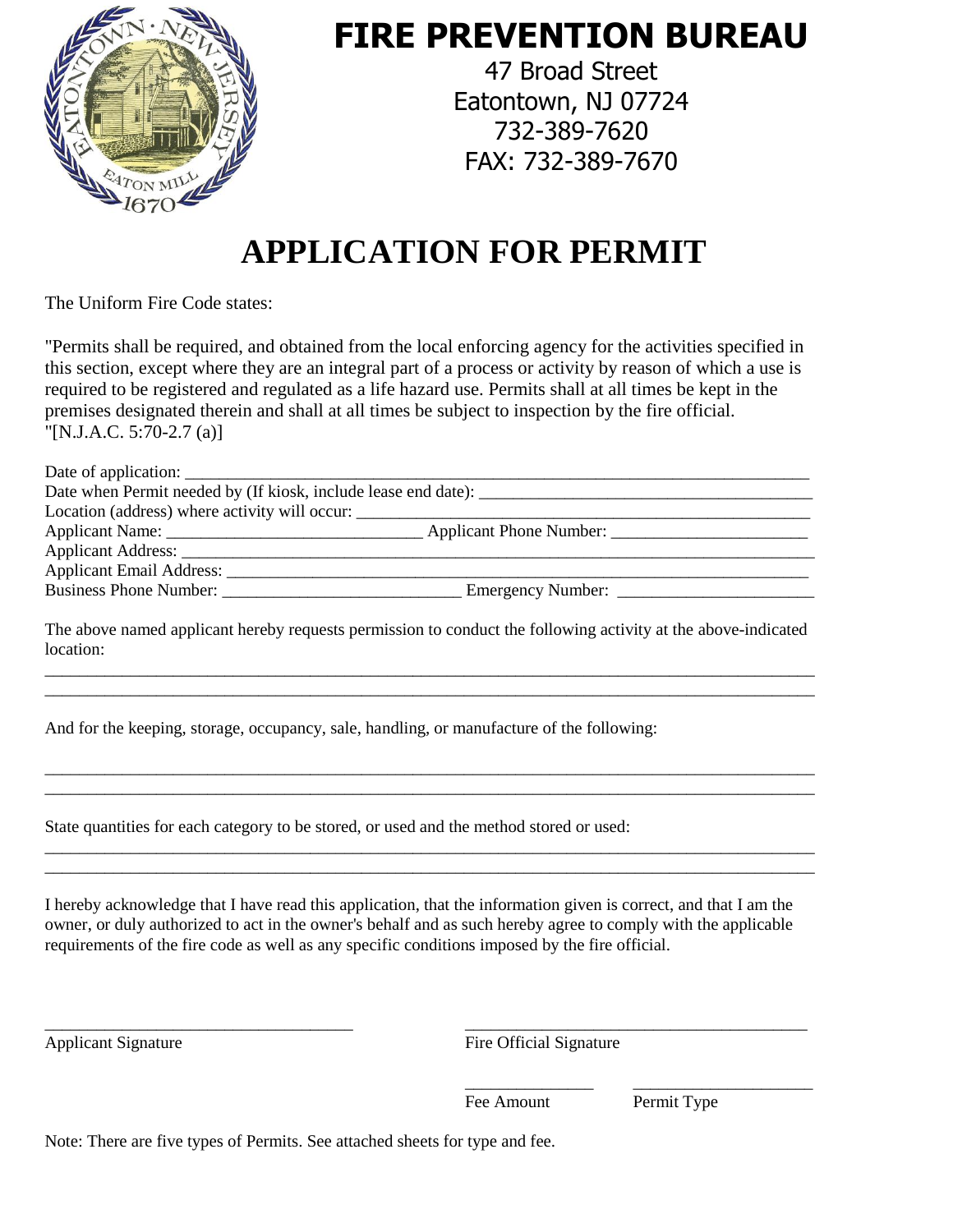#### **Type 1 Permit - \$54.00**

- 1. Bonfires;
- 2. The use of a torch or flame-producing device to remove paint from, or seal membrane roofs on, any building or structure;
- 3. The occasional use of any non-residential occupancy other than Use Groups F, H, or S for group overnight stays of persons over 2-1/2 years of age, in accordance with section F-709.0 of the Fire Prevention Code;
- 4. Individual portable kiosks or displays when erected in a covered mall for a period of less than 90 days, and when not covered by a Type 2 permit;
- 5. The use of any open flame or flame producing device, in connection with any public gathering, for purposes of entertainment, amusement, or recreation;
- 6. Welding and cutting operations except where the welding and cutting is performed in areas approved for welding and is registered as a Type B Life Hazard use;
- 7. The possession or use of explosives or blasting agents, other than model rocketry engines regulated under N.J.A.C. 12:194;
- 8. The use of any open flame or flame-producing device in connection with the training of non-fire service personnel in fire suppression or extinguishment procedures;
- 9. The occasional use in any building of a multipurpose room, with a maximum permitted occupancy of 100 or more for amusement, entertainment, or mercantile type purposes.
- 10.The storage or handling of class I flammable liquids in closed containers of aggregate amounts of more than 10 gallons, but not more than 660 gallons inside a building, or more than 60 gallons, but not more than 660 gallons outside a building.
- 11.The storage or handling of class II or IIIA combustible liquids in closed containers of aggregate amounts of more than 25 gallons, but not more than 660 gallons inside a building, or more than 60 gallons, but not more than 660 gallons outside a building.
- 12.Any permanent cooking operation that requires a suppression system in accordance with N.J.A.C. 5:70-4.7 (g) and is not defined as a life hazard use in accordance with N.J.A.C. 5:70-2.4.
- 13.The use as a place of public assembly, for a total of not more than 15 days in a calendar year, of a building classified as a commercial farm building under the Uniform Construction Code.

#### **Type 2 Permit - \$214.00**

- 1. Bowling lane resurfacing and bowling pin refinishing involving the use and application of flammable liquids or materials;
- 2. Fumigation or thermal insecticide fogging;
- 3. Carnivals and circuses employing mobile structures used for human occupancy;
- 4. The use of a covered mall in any of the following manners: (a) Placing or constructing temporary kiosks, display booths, concession equipment or the like in more than 25 percent of the common area of the mall; (b) Temporarily using the mall as a place of assembly;